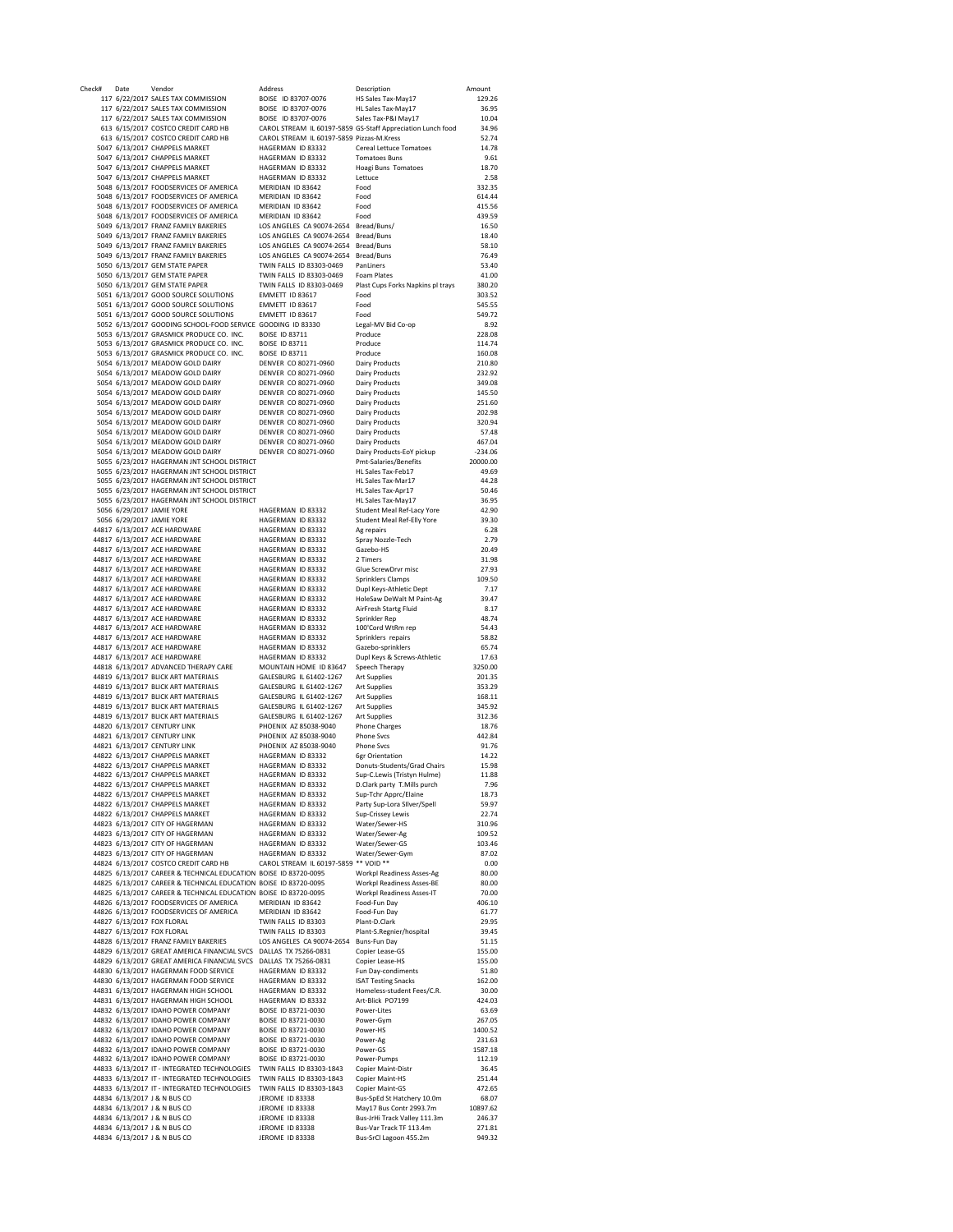44834 6/13/2017 J & N BUS CO JEROME ID 83338 Bus‐Kndr Herrets 76.2m 177.77 44834 6/13/2017 J & N BUS CO JEROME ID 83338 3 gr Herrets 77.5m 188.24<br>44834 6/13/2017 J & N BUS CO JEROME ID 83338 Bus-2gr Herrets 76.3m 186.08 44834 6/13/2017 J & N BUS CO JEROME ID 83338 Bus‐2gr Herrets 76.3m 186.08 44835 6/13/2017 MARK KRESS HAGERMAN ID 83332 DrEd Car Lease‐16/17 550.00 44835 6/13/2017 MARK KRESS HAGERMAN ID 83332 DrEd Car Mileage Reimb 1200.00 44835 6/13/2017 MARK KRESS HAGERMAN ID 83332 4 Meals‐computer retrieval 52.86 44836 6/13/2017 MASON TROPHIES TWIN FALLS ID 83303-0071 Chenille Letters/Pins 208.60<br>44837 6/13/2017 MEDICAID DIVISON OF BOISE ID 83720-0036 Medicaid-School Match 6994.03 44837 6/13/2017 MEDICAID DIVISON OF BOISE ID 83720-0036 Medicaid-School Match 6994.03<br>44838 6/13/2017 TYLER MILLS HAGERMAN ID 83332 MIg-Eval trng Boise 76.00 + Adams American Control of Decembent Data of Decembent Data of Decembent Data of Decembent Data of Decembent<br>44838 6/13/2017 TYLER MILLS HAGERMAN ID 83332 Mlg∈Eval trng Boise 48.000<br>44838 6/13/2017 TYLER MILLS HAGERMAN 44838 6/13/2017 TYLER MILLS HAGERMAN ID 83332<br>44838 6/13/2017 TYLER MILLS HAGERMAN ID 83332<br>44838 6/13/2017 TYLER MILLS HAGERMAN ID 83332 44838 6/13/2017 TYLER MILLS HAGERMAN ID 83332 Mlg‐BBB Distr Murtgh 42.18 44838 6/13/2017 TYLER MILLS HAGERMAN ID 83332 Mlg‐Cheer Distr Burley 55.10 44838 6/13/2017 TYLER MILLS HAGERMAN ID 83332 Mig-Cheer State Nampa 87.40<br>44838 6/13/2017 TYLER MILLS HAGERMAN ID 83332 Mig-Cheer State Nampa 87.40<br>44838 6/13/2017 TYLER MILLS HAGERMAN ID 83332 Mig-Distr 4 AD mtg TF 30.40 44838 6/13/2017 TYLER MILLS HAGERMAN ID 83332 Mlg‐Distr 4 AD mtg TF 30.40 44838 6/13/2017 TYLER MILLS HAGERMAN ID 83332 Mig-Conference Track TF 2834.0<br>44839 6/13/2017 NORCO INC. TWIN FALLS ID 83301 Syncrowave 210 TIG/MIG Welder 2384.00<br>44839 6/13/2017 NORCO INC. TWIN FALLS ID 83301 Less to HS R 44839 6/13/2017 NORCO INC. TWIN FALLS ID 83301 Syncrowave 210 TIG/MIG Welder 2384.00 44839 6/13/2017 NORCO INC. TWIN FALLS ID 83301 Less to HS Recv ‐747.00 44839 6/13/2017 NORCO INC. TWIN FALLS ID 83301 HS‐Ag prtn‐Syncrowave 210 Welder 747.00 44840 6/13/2017 PAPA KELSEYS WENDELL ID 83355 6gr Orientation pizza 189.19 44841 6/13/2017 PRO ACTIVE ADVANTAGE LLC GOODING ID 83330 Behavior Svcs 2482.75 44841 6/13/2017 PRO ACTIVE ADVANTAGE LLC GOODING ID 83330 Behavior Svcs 2681.75<br>44842 6/13/2017 PBS-PROGRESSIVE BEHAVIOR SYS RUPERT ID 83350 Behavior Svcs 2087.25 44842 6/13/2017 PBS‐PROGRESSIVE BEHAVIOR SYS RUPERT ID 83350 Behavior Svcs 2087.25 44842 6/13/2017 PBS-PROGRESSIVE BEHAVIOR SYS RUPERT ID 83350 Behavior Svcs 1056.00<br>44842 6/13/2017 PBS-PROGRESSIVE BEHAVIOR SYS RUPERT ID 83350 Behavior Svcs 308.50 808.50 44842 6/13/2017 PBS-PROGRESSIVE BEHAVIOR SYS 44842 6/13/2017 PBS-PROGRESSIVE BEHAVIOR SYS RUPERT ID 83350 Behavior Svcs 1072.50<br>44843 6/13/2017 SAFEGUARD BUSINESS SYSTEMS BOISE ID 83707 Check forms 172.07 44843 6/13/2017 SAFEGUARD BUSINESS SYSTEMS BOISE ID 83707 Check forms 172.07<br>44844 6/13/2017 SCHOLASTIC BOOK FAIR HAGERMAN ID 83332 60 Library Books-GS 301.70 44844 6/13/2017 SCHOLASTIC BOOK FAIR HAGERMAN ID 83332 60 Library Books‐GS 301.70 44845 6/13/2017 TIMES NEWS CINCINNATI OH 45274-2548 Adv-Help Wanted/HL 140.40<br>44845 6/13/2017 TIMES NEWS CINCINNATI OH 45274-2548 Legal-Budget 189.71 CINCINNATI OH 45274-2548 44846 6/13/2017 TREASURE VALLEY COFFEE INC BOISE ID 83713 Water-modulars 27.00<br>44846 6/13/2017 TREASURE VALLEY COFFEE INC BOISE ID 83713 Water-modulars 27.50 44846 6/13/2017 TREASURE VALLEY COFFEE INC BOISE ID 83713 Water-modulars 22.50<br>44847 6/13/2017 US BANKCORP CARD SVCS INC FARGO ND 58125-6343 amzn:FLEX-Pyle 8 belt pk radios 276.19 44847 6/13/2017 US BANKCORP CARD SVCS INC FARGO ND 58125‐6343 amzn:FLEX‐Pyle 8 belt pk radios 276.19 44847 6/13/2017 US BANKCORP CARD SVCS INC FARGO ND 58125-6343 Rms-Natl BPA FL 3712.56<br>44847 6/13/2017 US BANKCORP CARD SVCS INC FARGO ND 58125-6343 amzn:Blk/Color Prntr Crtdg-D.Clark 29.39 44847 6/13/2017 US BANKCORP CARD SVCS INC FARGO ND 58125-6343 amzn:Blk/Color Prntr Crtdg-D.<br>44847 6/13/2017 US BANKCORP CARD SVCS INC FARGO ND 58125-6343 amzn:1 Gopala Console Cable 44847 6/13/2017 US BANKCORP CARD SVCS INC FARGO ND 58125-6343 amzn:1 Gopala Console Cable 10.99<br>44847 6/13/2017 US BANKCORP CARD SVCS INC FARGO ND 58125-6343 amzn:1 US 8-60w unifi swtch 110.25 44847 6/13/2017 US BANKCORP CARD SVCS INC FARGO ND 58125-6343 amzn:1 US 8-60w unifi swtch 110.25<br>44847 6/13/2017 US BANKCORP CARD SVCS INC FARGO ND 58125-6343 amzn-4 fiber patch cables 47.96 44847 6/13/2017 US BANKCORP CARD SVCS INC FARGO ND 58125‐6343 amzn‐4 fiber patch cables 47.96 44847 6/13/2017 US BANKCORP CARD SVCS INC<br>44847 6/13/2017 US BANKCORP CARD SVCS INC FARGO ND 58125-6343 amzo-2 FiberHal gigabit Ontic trns 35.98 44847 6/13/2017 US BANKCORP CARD SVCS INC<br>44847 6/13/2017 US BANKCORP CARD SVCS INC FARGO ND 58125-6343 amzn-Stereo cables/adotr-Grad 43.17 44847 6/13/2017 US BANKCORP CARD SVCS INC FARGO ND 58125-6343 amzn-Stereo cables/adptr-Grad 43.17<br>44847 6/13/2017 US BANKCORP CARD SVCS INC FARGO ND 58125-6343 BW room-St Track-McCrorey 323.98 44847 6/13/2017 US BANKCORP CARD SVCS INC FARGO ND 58125-6343 BW room-St Track-McCrorey 323.98<br>44847 6/13/2017 US BANKCORP CARD SVCS INC FARGO ND 58125-6343 ixl.com-SpEd Math/LA softwr mo.cr 15.95 44847 6/13/2017 US BANKCORP CARD SVCS INC FARGO ND 58125-6343 ixl.com-SpEd Math/LA softwr mo.ch 15.95<br>44847 6/13/2017 US BANKCORP CARD SVCS INC FARGO ND 58125-6343 BW room-St Track-Mills 259.18 44847 6/13/2017 US BANKCORP CARD SVCS INC FARGO ND 58125-6343 BW room-St Track-Mills<br>44847 6/13/2017 US BANKCORP CARD SVCS INC FARGO ND 58125-6343 BW room-St Track-Owsley/Caleb 44847 6/13/2017 US BANKCORP CARD SVCS INC FARGO ND 58125-6343 BW room-St Track-Owsley/Caleb 259.18<br>44848 6/13/2017 US POSTMASTER HAGERMAN ID 83332 Postaee-GS Rep Cards 147.00 44848 6/13/2017 US POSTMASTER HAGERMAN ID 83332 Postage‐GS Rep Cards 147.00 44849 6/13/2017 VERIZON WIRELESS DALLAS TX 75266-0108 Cell Ph-Knapp 52.93<br>44849 6/13/2017 VERIZON WIRELESS DALLAS TX 75266-0108 Cell Ph-Cottam 52.93 44849 6/13/2017 VERIZON WIRELESS DALLAS TX 75266-0108 Cell Ph-Cottam 52.93<br>44849 6/13/2017 VERIZON WIRELESS DALLAS TX 75266-0108 Cell Ph-Perkins 52.93 44849 6/13/2017 VERIZON WIRELESS DALLAS TX 75266-0108 Cell Ph-Perkins 52.93<br>44849 6/13/2017 VERIZON WIRELESS DALLAS TX 75266-0108 Cell Ph-Jackson 26.47 44849 6/13/2017 VERIZON WIRELESS DALLAS TX 75266-0108 Cell Ph-Jackson 26.47<br>44849 6/13/2017 VERIZON WIRELESS DALLAS TX 75266-0108 Cell Ph-Kress 52.93 44849 6/13/2017 VERIZON WIRELESS DALLAS TX 75266-0108 Cell Ph‐Kress 52.93<br>AARAQ 6/13/2017 VERIZON WIRELESS DALLAS TX 75266-0108 Cell Ph‐Smith 44849 6/13/2017 VERIZON WIRELESS DALLAS TX 75266-0108 Cell Ph-Smith 52.9349 6/13/2017 VERIZON WIRELESS DALLAS TX 75266-0108 Cell Ph-Mills 44849 6/13/2017 VERIZON WIRELESS DALLAS TX 75266-0108 Cell Ph-Mills 52.93<br>44850 6/13/2017 WWS-WESTERN WASTE SERVICES JEROME ID 83338 Trash pickup-Mav17 256.06 44850 6/13/2017 WWS‐WESTERN WASTE SERVICES JEROME ID 83338 Trash pickup‐May17 256.06 44851 6/13/2017 ZIGGY EXPRESS HAGERMAN BLISS ID 83314 Fuel‐DrEd 21.00 44851 6/13/2017 ZIGGY EXPRESS HAGERMAN BLISS ID 83314 Fuel-DrEd Fuel-DrEd 30.00<br>44851 6/13/2017 ZIGGY EXPRESS HAGERMAN BLISS ID 83314 Fuel-4 wheeler 5.78 44851 6/13/2017 ZIGGY EXPRESS HAGERMAN BLISS ID 83314 Fuel-4 wheeler 5.78<br>44852 6/14/2017 SDE-STATE DEPT OF EDUCATION BOISE ID 83750-0027 Fingrpr-Bryce Cottam 32.00 44852 6/14/2017 SDE‐STATE DEPT OF EDUCATION BOISE ID 83750‐0027 Fingrpr‐Bryce Cottam 32.00<br>44853 6/14/2017 SVENNGA NETWORKS LLC BOISE ID 83713 Internet Connectivity 1195.00 44853 6/14/2017 SYRINGA NETWORKS LLC BOISE ID 83713 Internet Connectivity 1195.00<br>44854 6/14/2017 WALMART COMMUNITY ATLANTA GA 30353-0934 Cheerleader party 63.10 44854 6/14/2017 WALMART COMMUNITY ATLANTA GA 30353‐0934 Cheerleader party 63.10 44879 6/16/2017 BETTE M REED WENDELL ID 83355 Mileage/Meal-L2 mtg TF 37.81<br>44880 6/16/2017 AMFRICAN FIDELITY CO - HSA \*\*\* VOID \*\* VOID \*\* 44880 6/16/2017 AMERICAN FIDELITY CO ‐ HSA \*\* VOID \*\* 0.00 44881 6/16/2017 BLUE CROSS OF IDAHO BOISE ID 83707-0948 \*\* VOID \*\* 0.00<br>44882 6/16/2017 HJSD - IRS 0.00 44882 6/16/2017 HJSD ‐ IRS \*\* VOID \*\* 0.00 44883 6/16/2017 HJSD ‐ PERSI \*\* VOID \*\* 0.00 44884 6/16/2017 HJSD ‐ PERSI \*\* VOID \*\* 0.00 44885 6/16/2017 STANDARD INSURANCE CO. PORTLAND OR 97228-6367 \*\* VOID \*\* 0.00<br>44889 6/20/2017 AMERICAN FIDELITY CO - HSA \*\*\* void \*\*\* void \*\*\* 44889 6/20/2017 AMERICAN FIDELITY CO ‐ HSA \*\*\*VOID\*\*\* 0.00 44890 6/20/2017 BLUE CROSS OF IDAHO BOISE ID 83707-0948 \*\*\*VOID\*\*\*  $^{44891}$  6/20/2017 IRS INTERNAL REVENUE SERVICE OGDEN UT 84201 \*\*\*\*VOID\*\*\* 0.000<br>44892 6/20/2017 IRS INTERNAL REVENUE SERVICE OGDEN UT 84201 \*\*\*\*VOID\*\*\* 0 44891 6/20/2017 IRS INTERNAL REVENUE SERVICE 44892 6/20/2017 IRS INTERNAL REVENUE SERVICE OGDEN UT 84201 \*\*\*VOID\*\*\* 0.00 44893 6/20/2017 PUBLIC EMPLOYEE RETIREMENT SY BOISE 1D 83720-0078 \*\*\*\*VOID\*\*\* 0.00<br>44894 6/20/2017 BLUE CROSS OF IDAHO BOISE ID 83707-0948 Blue Cross - 062017 50.14 44894 6/20/2017 BLUE CROSS OF IDAHO BOISE ID 83707-0948<br>44894 6/20/2017 BLUE CROSS OF IDAHO BOISE ID 83707-0948 44894 6/20/2017 BLUE CROSS OF IDAHO BOISE ID 83707-0948 Blue Cross - 062017 42.43<br>44894 6/20/2017 BLUE CROSS OF IDAHO BOISE ID 83707-0948 Blue Cross - 062017 847.74<br>44894 6/20/2017 BLUE CROSS OF IDAHO BOISE ID 83707-0948 B 44894 6/20/2017 BLUE CROSS OF IDAHO BOISE ID 83707-0948 Blue Cross - 062017 847.74<br>44894 6/20/2017 BLUE CROSS OF IDAHO BOISE ID 83707-0948 Blue Cross - 062017 25.18 4489-1201-1201-1201-12020-2017 BOISE ID 83707‐0948 Blue Cross ‐ 062017 25.18<br>46/20/2017 BLUE CROSS OF IDAHO BOISE ID 83707‐0948 Blue Cross ‐ 062017 25.18 44894 6/20/2017 BLUE CROSS OF IDAHO BOISE ID 83707-0948 Blue Cross - 062017 4489<br>44894 6/20/2017 BLUE CROSS OF IDAHO BOISE ID 83707-0948 Blue Cross - 062017 308.91 44894 6/20/2017 BLUE CROSS OF IDAHO BOISE ID 83707‐0948 Blue Cross ‐ 062017 308.91 44894 6/20/2017 BLUE CROSS OF IDAHO BOISE ID 83707‐0948 Blue Cross ‐ 062017 12.13 44894 6/20/2017 BLUE CROSS OF IDAHO BOISE ID 83707-0948 Blue Cross - 062017 32.44<br>44894 6/20/2017 BLUE CROSS OF IDAHO BOISE ID 83707-0948 Blue Cross - 062017 161.67 44894 - 1222 - 1224<br>6/20/2017 BLUE CROSS OF IDAHO 44894 6/20/2017 BLUE CROSS OF IDAHO BOISE ID 83707-0948 Blue Cross - 062017 478.40<br>44894 6/20/2017 BLUE CROSS OF IDAHO BOISE ID 83707-0948 Blue Cross - 062017 283.42 44894 6/20/2017 BLUE CROSS OF IDAHO BOISE ID 83707-0948 Blue Cross - 062017 283.42<br>44894 6/20/2017 BLUE CROSS OF IDAHO BOISE ID 83707-0948 Blue Cross - 062017 300.40 44894 6/20/2017 BLUE CROSS OF IDAHO BOISE ID 83707‐0948 Blue Cross ‐ 062017 300.40 44894 6/20/2017 BLUE CROSS OF IDAHO BOISE ID 83707-0948 Blue Cross - 062017 608.31<br>44894 6/20/2017 BLUE CROSS OF IDAHO BOISE ID 83707-0948 Blue Cross - 062017 24.469<br>44894 6/20/2017 BLUE CROSS OF IDAHO BOISE ID 83707-0948 44894 6/20/2017 BLUE CROSS OF IDAHO BOISE ID 83707‐0948 Blue Cross ‐ 062017 24.60 44894 6/20/2017 BLUE CROSS OF IDAHO BOISE ID 83707‐0948 Blue Cross ‐ 062017 51.78 44894 6/20/2017 BLUE CROSS OF IDAHO BOISE ID 83707-0948 Blue Cross - 062017 106.01<br>44894 6/20/2017 BLUE CROSS OF IDAHO BOISE ID 83707-0948 Blue Cross - 062017 511.54 44894 6/20/2017 BLUE CROSS OF IDAHO BOISE ID 83707‐0948 Blue Cross ‐ 062017 511.54 44894 6/20/2017 BLUE CROSS OF IDAHO BOISE ID 83707-0948 Blue Cross - 062017 99.90<br>44894 6/20/2017 BLUE CROSS OF IDAHO BOISE ID 83707-0948 Blue Cross - 062017 94.499<br>44894 6/20/2017 BLUE CROSS OF IDAHO BOISE ID 83707-0948 B 44894 6/20/2017 BLUE CROSS OF IDAHO BOISE ID 83707‐0948 Blue Cross ‐ 062017 34.01 44894 6/20/2017 BLUE CROSS OF IDAHO BOISE ID 83707‐0948 Blue Cross ‐ 062017 73.19 44894 6/20/2017 BLUE CROSS OF IDAHO BOISE ID 83707‐0948 Blue Cross ‐ 062017 57.66 44894 6/20/2017 BLUE CROSS OF IDAHO 44894 6/20/2017 BLUE CROSS OF IDAHO BOISE ID 83707-0948 Blue Cross - 062017 17.64<br>44894 6/20/2017 BLUE CROSS OF IDAHO BOISE ID 83707-0948 Blue Cross - 062017 14.53<br>44894 6/20/2017 BLUE CROSS OF IDAHO BOISE ID 83707-0948 Bl 44894 6/20/2017 BLUE CROSS OF IDAHO BOISE ID 83707-0948 Blue Cross - 062017 14.53<br>44894 6/20/2017 BLUE CROSS OF IDAHO BOISE ID 83707-0948 Blue Cross - 062017 6.19 44894 6/20/2017 BLUE CROSS OF IDAHO BOISE ID 83707‐0948 Blue Cross ‐ 062017 6.19 44894 6/20/2017 BLUE CROSS OF IDAHO BOISE ID 83707-0948 Blue Cross - 062017 14.47<br>44894 6/20/2017 BLUE CROSS OF IDAHO BOISE ID 83707-0948 Blue Cross - 062017 19.10 44894 6/20/2017 BLUE CROSS OF IDAHO 44894 6/20/2017 BLUE CROSS OF IDAHO BOISE ID 83707‐0948 Blue Cross - HSA - 062017 739.63<br>44894 6/20/2017 BLUE CROSS OF IDAHO BOISE ID 83707‐0948 Blue Cross - HSA - 062017 110.77 44894 6/20/2017 BLUE CROSS OF IDAHO BOISE ID 83707‐0948 Blue Cross ‐ HSA ‐ 062017 431.49 44894 6/20/2017 BLUE CROSS OF IDAHO BOISE ID 83707-0948 Blue Cross - HSA - 062017 461.25<br>44894 6/20/2017 BLUE CROSS OF IDAHO BOISE ID 83707-0948 Blue Cross - HSA - 062017 18.50 44894 6/20/2017 BLUE CROSS OF IDAHO 44894 6/20/2017 BLUE CROSS OF IDAHO BOISE ID 83707-0948 Blue Cross - HSA - 062017 53.60<br>44894 6/20/2017 BLUE CROSS OF IDAHO BOISE ID 83707-0948 Blue Cross - HSA - 062017 29.76 44894 6/20/2017 BLUE CROSS OF IDAHO BOISE ID 83707-0948 Blue Cross - HSA − 062017 29.76<br>44894 6/20/2017 BLUE CROSS OF IDAHO BOISE ID 83707-0948 Blue Cross − 062017 570.78 44894 6/20/2017 BLUE CROSS OF IDAHO

44834 6/13/2017 J & N BUS CO BROME ID 83338 Bus-4gr Boise 208m 425.84<br>44834 6/13/2017 J & N BUS CO JEROME ID 83338 Bus-Kndr Herrets 776.2m 177.77<br>44834 6/13/2017 J & N BUS CO JEROME ID 83338 3gr Herrets 77.5m 188.24 amzn-2 FiberHal gigabit Optic trns 4494 6/2017 6/2017 6/2018 6/2018 6/2017 6/2018 6/2017 6/2018 10.77<br>BOISE ID 83707‐0948 Blue Cross - HSA - 062017 431.49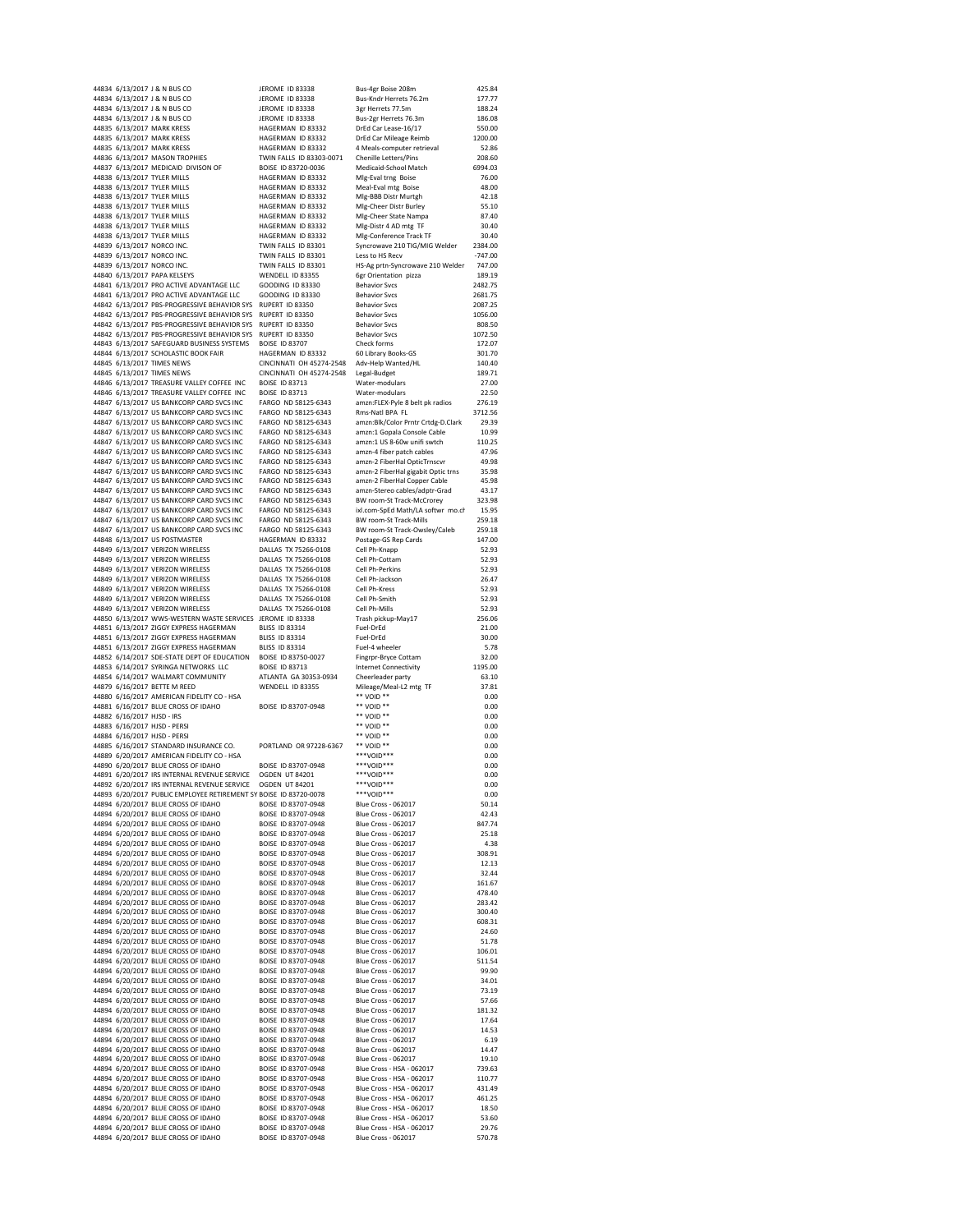|  | 44894 6/20/2017 BLUE CROSS OF IDAHO                                                                                         | BOISE ID 83707-0948                        | <b>Blue Cross - 062017</b>                                       | 108.13           |
|--|-----------------------------------------------------------------------------------------------------------------------------|--------------------------------------------|------------------------------------------------------------------|------------------|
|  | 44894 6/20/2017 BLUE CROSS OF IDAHO                                                                                         | BOISE ID 83707-0948                        | <b>Blue Cross - 062017</b>                                       | 27.31            |
|  | 44894 6/20/2017 BLUE CROSS OF IDAHO                                                                                         | BOISE ID 83707-0948                        | Blue Cross - HSA - 062017                                        | 423.79           |
|  | 44894 6/20/2017 BLUE CROSS OF IDAHO<br>44894 6/20/2017 BLUE CROSS OF IDAHO                                                  | BOISE ID 83707-0948<br>BOISE ID 83707-0948 | Blue Cross - HSA - 062017<br><b>Blue Cross - 062017</b>          | 12.21<br>898.85  |
|  | 44894 6/20/2017 BLUE CROSS OF IDAHO                                                                                         | BOISE ID 83707-0948                        | <b>Blue Cross - 062017</b>                                       | 39.61            |
|  | 44894 6/20/2017 BLUE CROSS OF IDAHO                                                                                         | BOISE ID 83707-0948                        | <b>Blue Cross - 062017</b>                                       | 127.46           |
|  | 44894 6/20/2017 BLUE CROSS OF IDAHO                                                                                         | BOISE ID 83707-0948                        | Blue Cross - 062017                                              | 19.12            |
|  | 44894 6/20/2017 BLUE CROSS OF IDAHO                                                                                         | BOISE ID 83707-0948                        | Blue Cross - 062017                                              | 2671.01          |
|  | 44894 6/20/2017 BLUE CROSS OF IDAHO<br>44894 6/20/2017 BLUE CROSS OF IDAHO                                                  | BOISE ID 83707-0948<br>BOISE ID 83707-0948 | <b>Blue Cross - 062017</b><br><b>Blue Cross - 062017</b>         | 495.96<br>110.35 |
|  | 44894 6/20/2017 BLUE CROSS OF IDAHO                                                                                         | BOISE ID 83707-0948                        | <b>Blue Cross - 062017</b>                                       | 3657.13          |
|  | 44894 6/20/2017 PUBLIC EMPLOYEE RETIREMENT SY BOISE ID 83720-0078                                                           |                                            | ***VOID***                                                       | 0.00             |
|  | 44895 6/20/2017 AMERICAN FIDELITY CO - HSA                                                                                  |                                            | Am Fidelity - HSA Svg - 062017                                   | 138.56           |
|  | 44895 6/20/2017 AMERICAN FIDELITY CO - HSA                                                                                  |                                            | Am Fidelity - HSA Svg - 062017                                   | 20.24            |
|  | 44895 6/20/2017 AMERICAN FIDELITY CO - HSA                                                                                  |                                            | Am Fidelity - HSA Svg - 062017                                   | 163.16           |
|  | 44895 6/20/2017 AMERICAN FIDELITY CO - HSA<br>44895 6/20/2017 AMERICAN FIDELITY CO - HSA                                    |                                            | Am Fidelity - HSA Svg - 062017<br>Am Fidelity - HSA Svg - 062017 | 5.44<br>9.80     |
|  | 44895 6/20/2017 AMERICAN FIDELITY CO - HSA                                                                                  |                                            | Am Fidelity - HSA Svg - 062017                                   | 84.30            |
|  | 44896 6/20/2017 IRS INTERNAL REVENUE SERVICE                                                                                | <b>OGDEN UT 84201</b>                      | IRS-Fica 062017                                                  | 21.07            |
|  | 44896 6/20/2017 IRS INTERNAL REVENUE SERVICE                                                                                | OGDEN UT 84201                             | IRS-Fica 062017                                                  | 66.26            |
|  | 44896 6/20/2017 IRS INTERNAL REVENUE SERVICE                                                                                | OGDEN UT 84201                             | IRS-Fica 062017                                                  | 82.40            |
|  | 44896 6/20/2017 IRS INTERNAL REVENUE SERVICE                                                                                | OGDEN UT 84201                             | IRS-Fica 062017                                                  | 25.97            |
|  | 44896 6/20/2017 IRS INTERNAL REVENUE SERVICE<br>44896 6/20/2017 IRS INTERNAL REVENUE SERVICE                                | OGDEN UT 84201<br>OGDEN UT 84201           | IRS-Fica 062017<br>IRS-Fica 062017                               | 26.71<br>29.78   |
|  | 44896 6/20/2017 IRS INTERNAL REVENUE SERVICE                                                                                | OGDEN UT 84201                             | IRS-Fica 062017                                                  | 14.44            |
|  | 44896 6/20/2017 IRS INTERNAL REVENUE SERVICE                                                                                | OGDEN UT 84201                             | IRS-Fica 062017                                                  | 34.05            |
|  | 44896 6/20/2017 IRS INTERNAL REVENUE SERVICE                                                                                | OGDEN UT 84201                             | IRS-Fica 062017                                                  | 20.67            |
|  | 44896 6/20/2017 IRS INTERNAL REVENUE SERVICE                                                                                | OGDEN UT 84201                             | IRS-Fica 062017                                                  | 19.45            |
|  | 44896 6/20/2017 IRS INTERNAL REVENUE SERVICE                                                                                | OGDEN UT 84201                             | IRS-Fica 062017                                                  | 9.78             |
|  | 44896 6/20/2017 IRS INTERNAL REVENUE SERVICE<br>44896 6/20/2017 IRS INTERNAL REVENUE SERVICE                                | OGDEN UT 84201<br>OGDEN UT 84201           | IRS-Fica 062017<br>IRS-Fica 062017                               | 9.57<br>8.32     |
|  | 44896 6/20/2017 IRS INTERNAL REVENUE SERVICE                                                                                | OGDEN UT 84201                             | IRS-Fica 062017                                                  | 4.17             |
|  | 44896 6/20/2017 IRS INTERNAL REVENUE SERVICE                                                                                | OGDEN UT 84201                             | IRS-Fica 062017                                                  | 73.16            |
|  | 44896 6/20/2017 IRS INTERNAL REVENUE SERVICE                                                                                | OGDEN UT 84201                             | IRS-Fica 062017                                                  | 10.89            |
|  | 44896 6/20/2017 IRS INTERNAL REVENUE SERVICE                                                                                | OGDEN UT 84201                             | IRS-Fica 062017                                                  | 14.37            |
|  | 44896 6/20/2017 IRS INTERNAL REVENUE SERVICE<br>44896 6/20/2017 IRS INTERNAL REVENUE SERVICE                                | OGDEN UT 84201<br>OGDEN UT 84201           | IRS-Medicare 062017<br>IRS-Medicare 062017                       | 446.65<br>12.36  |
|  | 44896 6/20/2017 IRS INTERNAL REVENUE SERVICE                                                                                | OGDEN UT 84201                             | IRS-Medicare 062017                                              | 8.39             |
|  | 44896 6/20/2017 IRS INTERNAL REVENUE SERVICE                                                                                | OGDEN UT 84201                             | IRS-Medicare 062017                                              | 6.67             |
|  | 44896 6/20/2017 IRS INTERNAL REVENUE SERVICE                                                                                | OGDEN UT 84201                             | IRS-Medicare 062017                                              | 14.34            |
|  | 44896 6/20/2017 IRS INTERNAL REVENUE SERVICE                                                                                | OGDEN UT 84201                             | IRS-Medicare 062017                                              | 576.57           |
|  | 44896 6/20/2017 IRS INTERNAL REVENUE SERVICE                                                                                | OGDEN UT 84201                             | IRS-Medicare 062017                                              | 3.67             |
|  | 44896 6/20/2017 IRS INTERNAL REVENUE SERVICE                                                                                | OGDEN UT 84201<br>OGDEN UT 84201           | IRS-Medicare 062017<br>IRS-Medicare 062017                       | 6.60<br>6.17     |
|  | 44896 6/20/2017 IRS INTERNAL REVENUE SERVICE<br>44896 6/20/2017 IRS INTERNAL REVENUE SERVICE                                | OGDEN UT 84201                             | IRS-Medicare 062017                                              | 7.45             |
|  | 44896 6/20/2017 IRS INTERNAL REVENUE SERVICE                                                                                | OGDEN UT 84201                             | IRS-Medicare 062017                                              | 60.04            |
|  | 44896 6/20/2017 IRS INTERNAL REVENUE SERVICE                                                                                | OGDEN UT 84201                             | IRS-Medicare 062017                                              | 0.73             |
|  | 44896 6/20/2017 IRS INTERNAL REVENUE SERVICE                                                                                | OGDEN UT 84201                             | IRS-Medicare 062017                                              | 0.38             |
|  | 44896 6/20/2017 IRS INTERNAL REVENUE SERVICE                                                                                | OGDEN UT 84201                             | IRS-Medicare 062017                                              | 54.36            |
|  | 44896 6/20/2017 IRS INTERNAL REVENUE SERVICE<br>44896 6/20/2017 IRS INTERNAL REVENUE SERVICE                                | OGDEN UT 84201<br>OGDEN UT 84201           | IRS-Medicare 062017<br>IRS-Medicare 062017                       | 2.13<br>10.60    |
|  | 44896 6/20/2017 IRS INTERNAL REVENUE SERVICE                                                                                | OGDEN UT 84201                             | IRS-Medicare 062017                                              | 1.09             |
|  | 44896 6/20/2017 IRS INTERNAL REVENUE SERVICE                                                                                | OGDEN UT 84201                             | IRS-Medicare 062017                                              | 28.45            |
|  | 44896 6/20/2017 IRS INTERNAL REVENUE SERVICE                                                                                | OGDEN UT 84201                             | IRS-Medicare 062017                                              | 19.99            |
|  | 44896 6/20/2017 IRS INTERNAL REVENUE SERVICE                                                                                | OGDEN UT 84201                             | IRS-Medicare 062017                                              | 75.34            |
|  | 44896 6/20/2017 IRS INTERNAL REVENUE SERVICE                                                                                | OGDEN UT 84201                             | IRS-Medicare 062017                                              | 70.09            |
|  | 44896 6/20/2017 IRS INTERNAL REVENUE SERVICE<br>44896 6/20/2017 IRS INTERNAL REVENUE SERVICE                                | OGDEN UT 84201<br>OGDEN UT 84201           | IRS-Medicare 062017<br>IRS-Medicare 062017                       | 52.53<br>0.95    |
|  | 44896 6/20/2017 IRS INTERNAL REVENUE SERVICE                                                                                | OGDEN UT 84201                             | IRS-Medicare 062017                                              | 41.02            |
|  | 44896 6/20/2017 IRS INTERNAL REVENUE SERVICE                                                                                | OGDEN UT 84201                             | IRS-Medicare 062017                                              | 9.53             |
|  | 44896 6/20/2017 IRS INTERNAL REVENUE SERVICE                                                                                | OGDEN UT 84201                             | IRS-Medicare 062017                                              | 1.66             |
|  | 44896 6/20/2017 IRS INTERNAL REVENUE SERVICE                                                                                | OGDEN UT 84201                             | IRS-Medicare 062017                                              | 15.96            |
|  | 44896 6/20/2017 IRS INTERNAL REVENUE SERVICE                                                                                | OGDEN UT 84201<br>OGDEN UT 84201           | IRS-Medicare 062017<br>IRS-Medicare 062017                       | 1.65<br>32.98    |
|  | 44896 6/20/2017 IRS INTERNAL REVENUE SERVICE<br>44896 6/20/2017 IRS INTERNAL REVENUE SERVICE                                | OGDEN UT 84201                             | IRS-Medicare 062017                                              | 46.46            |
|  | 44896 6/20/2017 IRS INTERNAL REVENUE SERVICE                                                                                | <b>OGDEN UT 84201</b>                      | IRS-Medicare 062017                                              | 1.87             |
|  | 44896 6/20/2017 IRS INTERNAL REVENUE SERVICE                                                                                | OGDEN UT 84201                             | IRS-Medicare 062017                                              | 3.93             |
|  | 44896 6/20/2017 IRS INTERNAL REVENUE SERVICE                                                                                | <b>OGDEN UT 84201</b>                      | IRS-Medicare 062017                                              | 6.65             |
|  | 44896 6/20/2017 IRS INTERNAL REVENUE SERVICE                                                                                | OGDEN UT 84201                             | IRS-Medicare 062017                                              | 34.01            |
|  | 44896 6/20/2017 IRS INTERNAL REVENUE SERVICE<br>44896 6/20/2017 IRS INTERNAL REVENUE SERVICE OGDEN UT 84201                 | OGDEN UT 84201                             | IRS-Medicare 062017<br>IRS-Medicare 062017                       | 7.24<br>1.08     |
|  | 44896 6/20/2017 IRS INTERNAL REVENUE SERVICE OGDEN UT 84201                                                                 |                                            | IRS-Medicare 062017                                              | 4.93             |
|  | 44896 6/20/2017 IRS INTERNAL REVENUE SERVICE  OGDEN UT 84201                                                                |                                            | IRS-Medicare 062017                                              | 15.49            |
|  | 44896 6/20/2017 IRS INTERNAL REVENUE SERVICE OGDEN UT 84201                                                                 |                                            | IRS-Medicare 062017                                              | 19.27            |
|  | 44896 6/20/2017 IRS INTERNAL REVENUE SERVICE  OGDEN UT 84201                                                                |                                            | IRS-Medicare 062017                                              | 6.07             |
|  | 44896 6/20/2017 IRS INTERNAL REVENUE SERVICE  OGDEN UT 84201                                                                |                                            | IRS-Medicare 062017<br>IRS-Medicare 062017                       | 6.25             |
|  | 44896 6/20/2017 IRS INTERNAL REVENUE SERVICE  OGDEN UT 84201<br>44896 6/20/2017 IRS INTERNAL REVENUE SERVICE OGDEN UT 84201 |                                            | IRS-Medicare 062017                                              | 6.96<br>3.38     |
|  | 44896 6/20/2017 IRS INTERNAL REVENUE SERVICE OGDEN UT 84201                                                                 |                                            | IRS-Medicare 062017                                              | 7.96             |
|  | 44896 6/20/2017 IRS INTERNAL REVENUE SERVICE OGDEN UT 84201                                                                 |                                            | IRS-Medicare 062017                                              | 4.83             |
|  | 44896 6/20/2017 IRS INTERNAL REVENUE SERVICE  OGDEN UT 84201                                                                |                                            | IRS-Medicare 062017                                              | 4.54             |
|  | 44896 6/20/2017 IRS INTERNAL REVENUE SERVICE OGDEN UT 84201                                                                 |                                            | IRS-Medicare 062017                                              | 2.29             |
|  | 44896 6/20/2017 IRS INTERNAL REVENUE SERVICE  OGDEN UT 84201                                                                |                                            | IRS-Medicare 062017                                              | 2.24             |
|  | 44896 6/20/2017 IRS INTERNAL REVENUE SERVICE OGDEN UT 84201<br>44896 6/20/2017 IRS INTERNAL REVENUE SERVICE OGDEN UT 84201  |                                            | IRS-Medicare 062017<br>IRS-Medicare 062017                       | 1.95<br>0.97     |
|  | 44896 6/20/2017 IRS INTERNAL REVENUE SERVICE OGDEN UT 84201                                                                 |                                            | IRS-Medicare 062017                                              | 17.11            |
|  | 44896 6/20/2017 IRS INTERNAL REVENUE SERVICE OGDEN UT 84201                                                                 |                                            | IRS-Medicare 062017                                              | 2.55             |
|  | 44896 6/20/2017 IRS INTERNAL REVENUE SERVICE OGDEN UT 84201                                                                 |                                            | IRS-Medicare 062017                                              | 3.36             |
|  | 44896 6/20/2017 IRS INTERNAL REVENUE SERVICE  OGDEN UT 84201                                                                |                                            | IRS-Fica 062017                                                  | 232.43           |
|  | 44896 6/20/2017 IRS INTERNAL REVENUE SERVICE<br>44896 6/20/2017 IRS INTERNAL REVENUE SERVICE                                | <b>OGDEN UT 84201</b>                      | IRS-Fica 062017<br>IRS-Fica 062017                               | 9.12             |
|  | 44896 6/20/2017 IRS INTERNAL REVENUE SERVICE  OGDEN UT 84201                                                                | OGDEN UT 84201                             | IRS-Fica 062017                                                  | 140.99<br>35.27  |
|  | 44896 6/20/2017 IRS INTERNAL REVENUE SERVICE  OGDEN UT 84201                                                                |                                            | IRS-Fica 062017                                                  | 11.39            |
|  | 44896 6/20/2017 IRS INTERNAL REVENUE SERVICE OGDEN UT 84201                                                                 |                                            | IRS-Fica 062017                                                  | 14.27            |
|  | 44896 6/20/2017 IRS INTERNAL REVENUE SERVICE  OGDEN UT 84201                                                                |                                            | IRS-Medicare 062017                                              | 8.25             |
|  | 44896 6/20/2017 IRS INTERNAL REVENUE SERVICE  OGDEN UT 84201                                                                |                                            | IRS-Medicare 062017                                              | 2.66             |
|  | 44896 6/20/2017 IRS INTERNAL REVENUE SERVICE  OGDEN UT 84201<br>44896 6/20/2017 IRS INTERNAL REVENUE SERVICE OGDEN UT 84201 |                                            | IRS-Medicare 062017<br>IRS-Fica 062017                           | 3.34             |
|  | 44896 6/20/2017 IRS INTERNAL REVENUE SERVICE OGDEN UT 84201                                                                 |                                            | IRS-Fica 062017                                                  | 45.35<br>4.66    |
|  | 44896 6/20/2017 IRS INTERNAL REVENUE SERVICE OGDEN UT 84201                                                                 |                                            | IRS-Fica 062017                                                  | 121.65           |
|  | 44896 6/20/2017 IRS INTERNAL REVENUE SERVICE  OGDEN UT 84201                                                                |                                            | IRS-Fica 062017                                                  | 85.45            |
|  | 44896 6/20/2017 IRS INTERNAL REVENUE SERVICE OGDEN UT 84201                                                                 |                                            | IRS-Fica 062017                                                  | 322.11           |
|  | 44896 6/20/2017 IRS INTERNAL REVENUE SERVICE OGDEN UT 84201                                                                 |                                            | IRS-Fica 062017                                                  | 299.67           |
|  | 44896 6/20/2017 IRS INTERNAL REVENUE SERVICE OGDEN UT 84201                                                                 |                                            | IRS-Fica 062017                                                  | 224.61           |
|  | 44896 6/20/2017 IRS INTERNAL REVENUE SERVICE OGDEN UT 84201<br>44896 6/20/2017 IRS INTERNAL REVENUE SERVICE OGDEN UT 84201  |                                            | IRS-Fica 062017<br>IRS-Fica 062017                               | 4.04<br>198.69   |
|  | 44896 6/20/2017 IRS INTERNAL REVENUE SERVICE OGDEN UT 84201                                                                 |                                            | IRS-Fica 062017                                                  | 41.36            |
|  |                                                                                                                             |                                            |                                                                  |                  |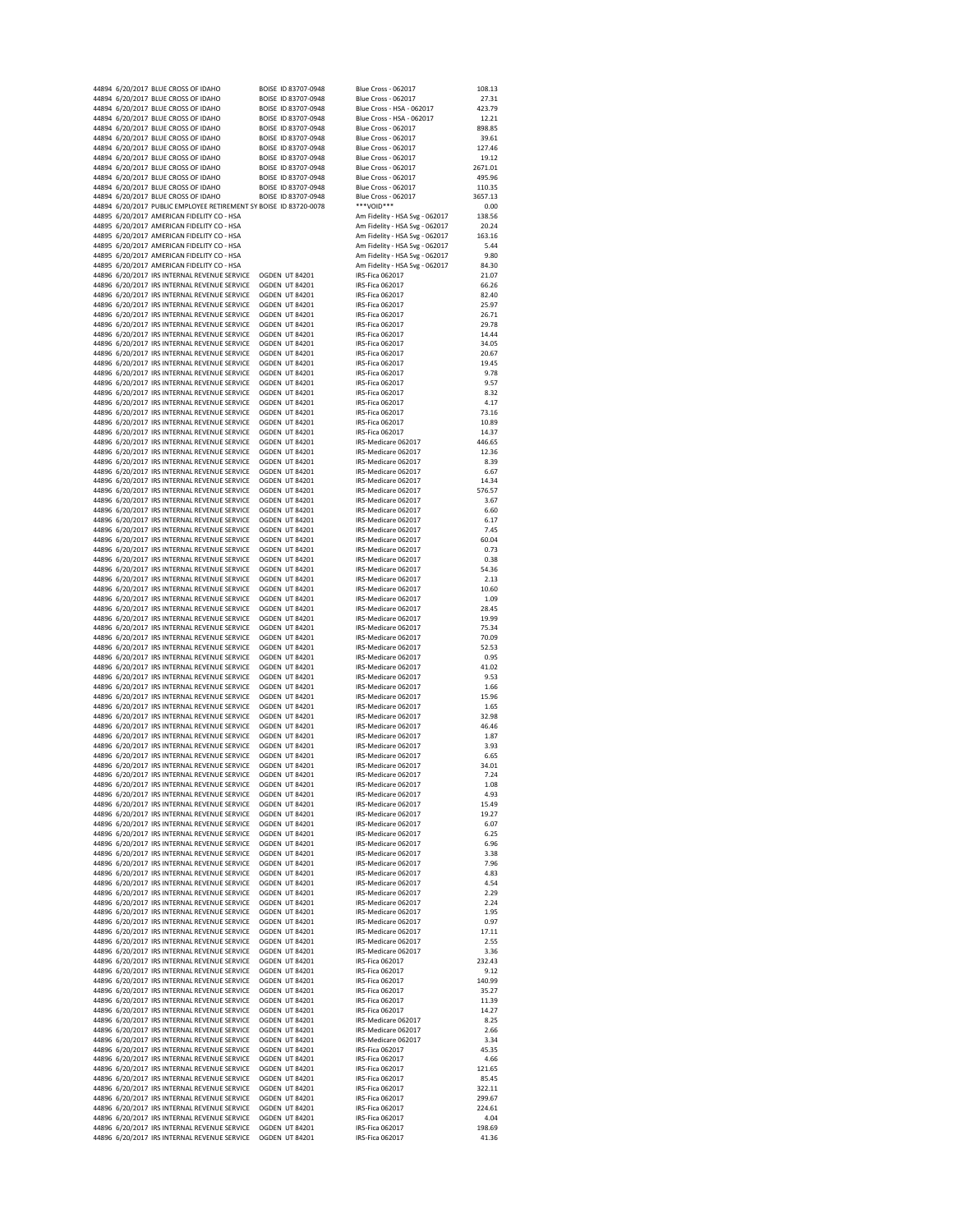|  | 44896 6/20/2017 IRS INTERNAL REVENUE SERVICE | OGDEN UT 84201         | IRS-Medicare 062017  | 9.66          |
|--|----------------------------------------------|------------------------|----------------------|---------------|
|  | 44896 6/20/2017 IRS INTERNAL REVENUE SERVICE | <b>OGDEN UT 84201</b>  | IRS-Fica 062017      | 175.39        |
|  | 44896 6/20/2017 IRS INTERNAL REVENUE SERVICE | OGDEN UT 84201         | IRS-Fica 062017      | 155.80        |
|  |                                              |                        |                      |               |
|  | 44896 6/20/2017 IRS INTERNAL REVENUE SERVICE | OGDEN UT 84201         | IRS-Fica 062017      | 74.94         |
|  | 44896 6/20/2017 IRS INTERNAL REVENUE SERVICE | OGDEN UT 84201         | IRS-Fica 062017      | 1.49          |
|  | 44896 6/20/2017 IRS INTERNAL REVENUE SERVICE | OGDEN UT 84201         | IRS-Fica 062017      | 18.39         |
|  | 44896 6/20/2017 IRS INTERNAL REVENUE SERVICE | OGDEN UT 84201         | IRS-Medicare 062017  | 36.43         |
|  | 44896 6/20/2017 IRS INTERNAL REVENUE SERVICE | OGDEN UT 84201         | IRS-Medicare 062017  | 17.54         |
|  | 44896 6/20/2017 IRS INTERNAL REVENUE SERVICE | OGDEN UT 84201         | IRS-Medicare 062017  | 0.35          |
|  | 44896 6/20/2017 IRS INTERNAL REVENUE SERVICE | OGDEN UT 84201         | IRS-Medicare 062017  | 4.30          |
|  | 44896 6/20/2017 IRS INTERNAL REVENUE SERVICE | OGDEN UT 84201         | IRS-Fica 062017      | 40.74         |
|  | 44896 6/20/2017 IRS INTERNAL REVENUE SERVICE | OGDEN UT 84201         | IRS-Fica 062017      | 7.98          |
|  | 44896 6/20/2017 IRS INTERNAL REVENUE SERVICE | OGDEN UT 84201         | IRS-Fica 062017      | 162.13        |
|  | 44896 6/20/2017 IRS INTERNAL REVENUE SERVICE | OGDEN UT 84201         | IRS-Fica 062017      | 5.64          |
|  | 44896 6/20/2017 IRS INTERNAL REVENUE SERVICE | OGDEN UT 84201         | IRS-Medicare 062017  | 37.92         |
|  | 44896 6/20/2017 IRS INTERNAL REVENUE SERVICE | OGDEN UT 84201         | IRS-Medicare 062017  | 1.32          |
|  | 44896 6/20/2017 IRS INTERNAL REVENUE SERVICE | OGDEN UT 84201         | IRS-Fica 062017      | 17.36         |
|  | 44896 6/20/2017 IRS INTERNAL REVENUE SERVICE | OGDEN UT 84201         | IRS-Fica 062017      | 8.06          |
|  | 44896 6/20/2017 IRS INTERNAL REVENUE SERVICE | <b>OGDEN UT 84201</b>  | IRS-Medicare 062017  | 4.06          |
|  | 44896 6/20/2017 IRS INTERNAL REVENUE SERVICE | OGDEN UT 84201         | IRS-Medicare 062017  | 1.89          |
|  | 44896 6/20/2017 IRS INTERNAL REVENUE SERVICE | OGDEN UT 84201         | IRS-Fica 062017      | 28.61         |
|  | 44896 6/20/2017 IRS INTERNAL REVENUE SERVICE | OGDEN UT 84201         | IRS-Fica 062017      | 61.30         |
|  | 44896 6/20/2017 IRS INTERNAL REVENUE SERVICE | OGDEN UT 84201         | IRS-Fica 062017      | 28.21         |
|  | 44896 6/20/2017 IRS INTERNAL REVENUE SERVICE | OGDEN UT 84201         | IRS-Fica 062017      | 12.87         |
|  | 44896 6/20/2017 IRS INTERNAL REVENUE SERVICE | OGDEN UT 84201         | IRS-Fica 062017      | 1.50          |
|  | 44896 6/20/2017 IRS INTERNAL REVENUE SERVICE | OGDEN UT 84201         | IRS-Medicare 062017  | 3.01          |
|  | 44896 6/20/2017 IRS INTERNAL REVENUE SERVICE | OGDEN UT 84201         | IRS-Medicare 062017  | 0.35          |
|  | 44896 6/20/2017 IRS INTERNAL REVENUE SERVICE | OGDEN UT 84201         | IRS-Fica 062017      | 31.75         |
|  | 44896 6/20/2017 IRS INTERNAL REVENUE SERVICE | OGDEN UT 84201         | IRS-Fica 062017      | 3.10          |
|  | 44896 6/20/2017 IRS INTERNAL REVENUE SERVICE | OGDEN UT 84201         | IRS-Fica 062017      | 7.10          |
|  | 44896 6/20/2017 IRS INTERNAL REVENUE SERVICE | OGDEN UT 84201         | IRS-Fica 062017      | 68.23         |
|  | 44896 6/20/2017 IRS INTERNAL REVENUE SERVICE | OGDEN UT 84201         | IRS-Fica 062017      | 7.05          |
|  | 44896 6/20/2017 IRS INTERNAL REVENUE SERVICE | OGDEN UT 84201         | IRS-Fica 062017      | 16.80         |
|  | 44896 6/20/2017 IRS INTERNAL REVENUE SERVICE | OGDEN UT 84201         | IRS-Fica 062017      | 28.45         |
|  |                                              | OGDEN UT 84201         | IRS-Fica 062017      | 145.42        |
|  | 44896 6/20/2017 IRS INTERNAL REVENUE SERVICE |                        |                      |               |
|  | 44896 6/20/2017 IRS INTERNAL REVENUE SERVICE | OGDEN UT 84201         | IRS-Fica 062017      | 30.94<br>4.63 |
|  | 44896 6/20/2017 IRS INTERNAL REVENUE SERVICE | OGDEN UT 84201         | IRS-Fica 062017      |               |
|  | 44896 6/20/2017 IRS INTERNAL REVENUE SERVICE | OGDEN UT 84201         | IRS-Fica 062017      | 1909.88       |
|  | 44896 6/20/2017 IRS INTERNAL REVENUE SERVICE | <b>OGDEN UT 84201</b>  | IRS-Fica 062017      | 52.84         |
|  | 44896 6/20/2017 IRS INTERNAL REVENUE SERVICE | OGDEN UT 84201         | IRS-Fica 062017      | 35.89         |
|  | 44896 6/20/2017 IRS INTERNAL REVENUE SERVICE | OGDEN UT 84201         | IRS-Fica 062017      | 2465.29       |
|  | 44896 6/20/2017 IRS INTERNAL REVENUE SERVICE | OGDEN UT 84201         | IRS-Fica 062017      | 15.69         |
|  | 44896 6/20/2017 IRS INTERNAL REVENUE SERVICE | OGDEN UT 84201         | IRS-Fica 062017      | 26.48         |
|  | 44896 6/20/2017 IRS INTERNAL REVENUE SERVICE | OGDEN UT 84201         | IRS-Fica 062017      | 256.73        |
|  | 44896 6/20/2017 IRS INTERNAL REVENUE SERVICE | OGDEN UT 84201         | IRS-Fica 062017      | 1.61          |
|  | 44897 6/20/2017 IRS INTERNAL REVENUE SERVICE | OGDEN UT 84201         | ***VOID***           | 0.00          |
|  | 44897 6/20/2017 STANDARD INSURANCE CO.       | PORTLAND OR 97228-6367 | Standard-Life 062017 | 32.43         |
|  | 44897 6/20/2017 STANDARD INSURANCE CO.       | PORTLAND OR 97228-6367 | Standard-Life 062017 | 3.63          |
|  | 44897 6/20/2017 STANDARD INSURANCE CO.       | PORTLAND OR 97228-6367 | Standard-Life 062017 | 0.83          |
|  | 44897 6/20/2017 STANDARD INSURANCE CO.       | PORTLAND OR 97228-6367 | Standard-Life 062017 | 1.00          |
|  | 44897 6/20/2017 STANDARD INSURANCE CO.       | PORTLAND OR 97228-6367 | Standard-Life 062017 | 42.28         |
|  | 44897 6/20/2017 STANDARD INSURANCE CO.       | PORTLAND OR 97228-6367 | Standard-Life 062017 | 0.94          |
|  | 44897 6/20/2017 STANDARD INSURANCE CO.       | PORTLAND OR 97228-6367 | Standard-Life 062017 | 0.47          |
|  | 44897 6/20/2017 STANDARD INSURANCE CO.       | PORTLAND OR 97228-6367 | Standard-Life 062017 | 0.52          |
|  | 44897 6/20/2017 STANDARD INSURANCE CO.       | PORTLAND OR 97228-6367 | Standard-Life 062017 | 6.22          |
|  | 44897 6/20/2017 STANDARD INSURANCE CO.       | PORTLAND OR 97228-6367 | Standard-Life 062017 | 0.18          |
|  | 44897 6/20/2017 STANDARD INSURANCE CO.       | PORTLAND OR 97228-6367 | Standard-Life 062017 | 0.03          |
|  | 44897 6/20/2017 STANDARD INSURANCE CO.       | PORTLAND OR 97228-6367 | Standard-Life 062017 | 2.26          |
|  | 44897 6/20/2017 STANDARD INSURANCE CO.       | PORTLAND OR 97228-6367 | Standard-Life 062017 | 0.09          |
|  | 44897 6/20/2017 STANDARD INSURANCE CO.       | PORTLAND OR 97228-6367 | Standard-Life 062017 | 1.91          |
|  | 44897 6/20/2017 STANDARD INSURANCE CO.       | PORTLAND OR 97228-6367 | Standard-Life 062017 | 0.24          |
|  | 44897 6/20/2017 STANDARD INSURANCE CO.       | PORTLAND OR 97228-6367 | Standard-Life 062017 | 1.18          |
|  | 44897 6/20/2017 STANDARD INSURANCE CO.       | PORTLAND OR 97228-6367 | Standard-Life 062017 | 0.96          |
|  |                                              |                        |                      |               |
|  | 44897 6/20/2017 STANDARD INSURANCE CO.       | PORTLAND OR 97228-6367 | Standard-Life 062017 | 3.51          |
|  | 44897 6/20/2017 STANDARD INSURANCE CO.       | PORTLAND OR 97228-6367 | Standard-Life 062017 | 3.74          |
|  | 44897 6/20/2017 STANDARD INSURANCE CO.       | PORTLAND OR 97228-6367 | Standard-Life 062017 | 9.07          |
|  | 44897 6/20/2017 STANDARD INSURANCE CO.       | PORTLAND OR 97228-6367 | Standard-Life 062017 | 0.18          |
|  | 44897 6/20/2017 STANDARD INSURANCE CO.       | PORTLAND OR 97228-6367 | Standard-Life 062017 | 2.33          |
|  | 44897 6/20/2017 STANDARD INSURANCE CO.       | PORTLAND OR 97228-6367 | Standard-Life 062017 | 2.08          |
|  | 44897 6/20/2017 STANDARD INSURANCE CO.       | PORTLAND OR 97228-6367 | Standard-Life 062017 | 0.09          |
|  | 44897 6/20/2017 STANDARD INSURANCE CO.       | PORTLAND OR 97228-6367 | Standard-Life 062017 | 0.91          |
|  | 44897 6/20/2017 STANDARD INSURANCE CO.       | PORTLAND OR 97228-6367 | Standard-Life 062017 | 0.09          |
|  | 44897 6/20/2017 STANDARD INSURANCE CO.       | PORTLAND OR 97228-6367 | Standard-Life 062017 | 2.20          |
|  | 44897 6/20/2017 STANDARD INSURANCE CO.       | PORTLAND OR 97228-6367 | Standard-Life 062017 | 4.46          |
|  | 44897 6/20/2017 STANDARD INSURANCE CO.       | PORTLAND OR 97228-6367 | Standard-Life 062017 | 0.18          |
|  | 44897 6/20/2017 STANDARD INSURANCE CO.       | PORTLAND OR 97228-6367 | Standard-Life 062017 | 0.38          |
|  | 44897 6/20/2017 STANDARD INSURANCE CO.       | PORTLAND OR 97228-6367 | Standard-Life 062017 | 0.78          |
|  | 44897 6/20/2017 STANDARD INSURANCE CO.       | PORTLAND OR 97228-6367 | Standard-Life 062017 | 5.45          |
|  | 44897 6/20/2017 STANDARD INSURANCE CO.       | PORTLAND OR 97228-6367 | Standard-Life 062017 | 0.73          |
|  | 44897 6/20/2017 STANDARD INSURANCE CO.       | PORTLAND OR 97228-6367 | Standard-Life 062017 | 0.25          |
|  | 44897 6/20/2017 STANDARD INSURANCE CO.       | PORTLAND OR 97228-6367 | Standard-Life 062017 | 0.54          |
|  | 44897 6/20/2017 STANDARD INSURANCE CO.       | PORTLAND OR 97228-6367 | Standard-Life 062017 | 0.20          |
|  | 44897 6/20/2017 STANDARD INSURANCE CO.       | PORTLAND OR 97228-6367 | Standard-Life 062017 | 0.16          |
|  | 44897 6/20/2017 STANDARD INSURANCE CO.       | PORTLAND OR 97228-6367 | Standard-Life 062017 | 0.42          |
|  | 44897 6/20/2017 STANDARD INSURANCE CO.       | PORTLAND OR 97228-6367 | Standard-Life 062017 | 1.33          |
|  | 44897 6/20/2017 STANDARD INSURANCE CO.       | PORTLAND OR 97228-6367 | Standard-Life 062017 | 1.42          |
|  | 44897 6/20/2017 STANDARD INSURANCE CO.       | PORTLAND OR 97228-6367 | Standard-Life 062017 | 0.45          |
|  | 44897 6/20/2017 STANDARD INSURANCE CO.       | PORTLAND OR 97228-6367 | Standard-Life 062017 | 0.84          |
|  | 44897 6/20/2017 STANDARD INSURANCE CO.       | PORTLAND OR 97228-6367 | Standard-Life 062017 | 0.40          |
|  | 44897 6/20/2017 STANDARD INSURANCE CO.       | PORTLAND OR 97228-6367 | Standard-Life 062017 | 0.21          |
|  | 44897 6/20/2017 STANDARD INSURANCE CO.       | PORTLAND OR 97228-6367 | Standard-Life 062017 | 0.50          |
|  | 44897 6/20/2017 STANDARD INSURANCE CO.       | PORTLAND OR 97228-6367 | Standard-Life 062017 | 0.26          |
|  | 44897 6/20/2017 STANDARD INSURANCE CO.       | PORTLAND OR 97228-6367 | Standard-Life 062017 | 0.38          |
|  | 44897 6/20/2017 STANDARD INSURANCE CO.       | PORTLAND OR 97228-6367 | Standard-Life 062017 | 0.11          |
|  |                                              | PORTLAND OR 97228-6367 | Standard-Life 062017 | 0.14          |
|  | 44897 6/20/2017 STANDARD INSURANCE CO.       |                        |                      |               |
|  | 44897 6/20/2017 STANDARD INSURANCE CO.       | PORTLAND OR 97228-6367 | Standard-Life 062017 | 0.12          |
|  | 44897 6/20/2017 STANDARD INSURANCE CO.       | PORTLAND OR 97228-6367 | Standard-Life 062017 | 0.04          |
|  | 44897 6/20/2017 STANDARD INSURANCE CO.       | PORTLAND OR 97228-6367 | Standard-Life 062017 | 0.11          |
|  | 44897 6/20/2017 STANDARD INSURANCE CO.       | PORTLAND OR 97228-6367 | Standard-Life 062017 | 0.14          |
|  | 44897 6/20/2017 STANDARD INSURANCE CO.       | PORTLAND OR 97228-6367 | Standard-Life 062017 | 0.47          |
|  | 44897 6/20/2017 STANDARD INSURANCE CO.       | PORTLAND OR 97228-6367 | Standard-Life 062017 | 4.19          |
|  | 44897 6/20/2017 STANDARD INSURANCE CO.       | PORTLAND OR 97228-6367 | Standard-Life 062017 | 4.78          |
|  | 44897 6/20/2017 STANDARD INSURANCE CO.       | PORTLAND OR 97228-6367 | Standard-Life 062017 | 0.11          |
|  | 44897 6/20/2017 STANDARD INSURANCE CO.       | PORTLAND OR 97228-6367 | Standard-Life 062017 | 0.20          |
|  | 44897 6/20/2017 STANDARD INSURANCE CO.       | PORTLAND OR 97228-6367 | Standard-Life 062017 | 6.59          |
|  | 44897 6/20/2017 STANDARD INSURANCE CO.       | PORTLAND OR 97228-6367 | Standard-Life 062017 | 0.29          |
|  | 44897 6/20/2017 STANDARD INSURANCE CO.       | PORTLAND OR 97228-6367 | Standard-Life 062017 | 0.14          |
|  | 44897 6/20/2017 STANDARD INSURANCE CO.       | PORTLAND OR 97228-6367 | Standard-Life 062017 | 0.02          |
|  |                                              |                        |                      |               |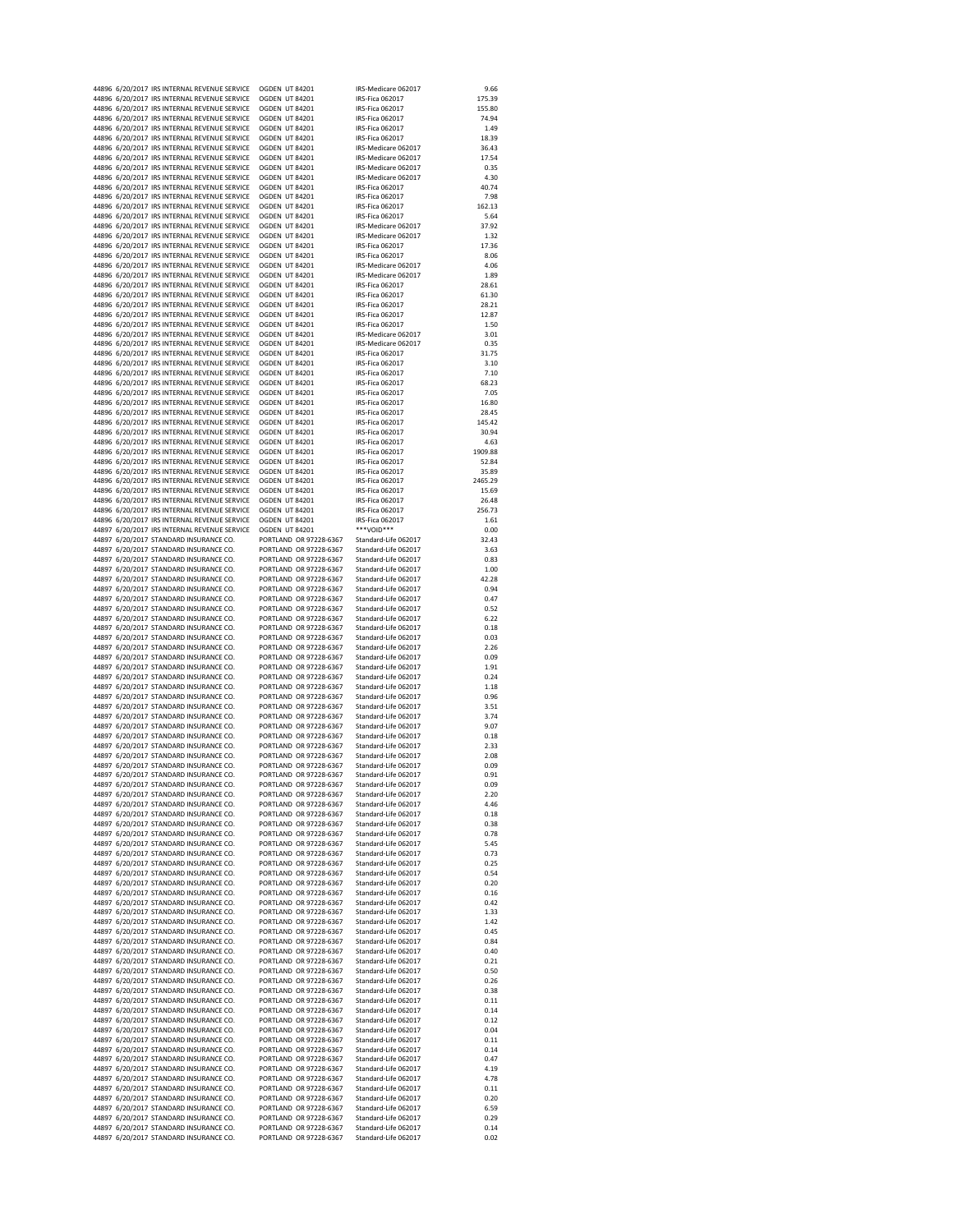|  | 44898 6/20/2017 PUBLIC EMPLOYEE RETIREMENT SY BOISE ID 83720-0078                                                                      | PERSI-Sick Leave 062017                            | 1.87             |
|--|----------------------------------------------------------------------------------------------------------------------------------------|----------------------------------------------------|------------------|
|  | 44898 6/20/2017 PUBLIC EMPLOYEE RETIREMENT SY BOISE ID 83720-0078                                                                      | PERSI-Sick Leave 062017                            | 1.62             |
|  |                                                                                                                                        |                                                    |                  |
|  | 44898 6/20/2017 PUBLIC EMPLOYEE RETIREMENT SY BOISE ID 83720-0078                                                                      | PERSI-Sick Leave 062017                            | 0.91             |
|  | 44898 6/20/2017 PUBLIC EMPLOYEE RETIREMENT SY BOISE ID 83720-0078                                                                      | PERSI-Sick Leave 062017                            | 2.08             |
|  | 44898 6/20/2017 PUBLIC EMPLOYEE RETIREMENT SY BOISE ID 83720-0078                                                                      | PERSI-Retirement 062017                            | 65.00            |
|  | 44898 6/20/2017 PUBLIC EMPLOYEE RETIREMENT SY BOISE ID 83720-0078                                                                      | PERSI-Retirement 062017                            | 27.09            |
|  | 44898 6/20/2017 PUBLIC EMPLOYEE RETIREMENT SY BOISE ID 83720-0078                                                                      | PERSI-Retirement 062017                            | 27.09            |
|  | 44898 6/20/2017 PUBLIC EMPLOYEE RETIREMENT SY BOISE ID 83720-0078                                                                      | PERSI-Sick Leave 062017                            | 6.66             |
|  | 44898 6/20/2017 PUBLIC EMPLOYEE RETIREMENT SY BOISE ID 83720-0078                                                                      | PERSI-Sick Leave 062017                            | 2.78             |
|  | 44898 6/20/2017 PUBLIC EMPLOYEE RETIREMENT SY BOISE ID 83720-0078                                                                      | PERSI-Sick Leave 062017                            | 2.78             |
|  | 44898 6/20/2017 PUBLIC EMPLOYEE RETIREMENT SY BOISE ID 83720-0078                                                                      | PERSI-Sick Leave 062017                            | 2.74             |
|  |                                                                                                                                        |                                                    |                  |
|  | 44898 6/20/2017 PUBLIC EMPLOYEE RETIREMENT SY BOISE ID 83720-0078                                                                      | PERSI-Retirement 062017                            | 162.25           |
|  | 44898 6/20/2017 PUBLIC EMPLOYEE RETIREMENT SY BOISE ID 83720-0078                                                                      | PERSI-Sick Leave 062017                            | 14.38            |
|  | 44898 6/20/2017 PUBLIC EMPLOYEE RETIREMENT SY BOISE ID 83720-0078                                                                      | PERSI-Sick Leave 062017                            | 18.99            |
|  | 44898 6/20/2017 PUBLIC EMPLOYEE RETIREMENT SY BOISE ID 83720-0078                                                                      | PERSI-Sick Leave 062017                            | 6.33             |
|  | 44898 6/20/2017 PUBLIC EMPLOYEE RETIREMENT SY BOISE ID 83720-0078                                                                      | PERSI-Sick Leave 062017                            | 6.33             |
|  | 44898 6/20/2017 PUBLIC EMPLOYEE RETIREMENT SY BOISE ID 83720-0078                                                                      | PERSI-Sick Leave 062017                            | 6.33             |
|  |                                                                                                                                        |                                                    |                  |
|  | 44898 6/20/2017 PUBLIC EMPLOYEE RETIREMENT SY BOISE ID 83720-0078                                                                      | PERSI-Sick Leave 062017<br>PERSI-Sick Leave 062017 | 23.20            |
|  | 44898 6/20/2017 PUBLIC EMPLOYEE RETIREMENT SY BOISE ID 83720-0078                                                                      |                                                    | 16.63            |
|  | 44898 6/20/2017 PUBLIC EMPLOYEE RETIREMENT SY BOISE ID 83720-0078                                                                      | PERSI-Sick Leave 062017                            | 70.50            |
|  | 44898 6/20/2017 PUBLIC EMPLOYEE RETIREMENT SY BOISE ID 83720-0078                                                                      | PERSI-Sick Leave 062017                            | 56.06            |
|  | 44898 6/20/2017 PUBLIC EMPLOYEE RETIREMENT SY BOISE ID 83720-0078                                                                      | PERSI-Retirement 062017                            | 687.93           |
|  | 44898 6/20/2017 PUBLIC EMPLOYEE RETIREMENT SY BOISE ID 83720-0078                                                                      | PERSI-Retirement 062017                            | 127.35           |
|  | 44898 6/20/2017 PUBLIC EMPLOYEE RETIREMENT SY BOISE ID 83720-0078                                                                      | PERSI-Retirement 062017                            | 3.39             |
|  | 44898 6/20/2017 PUBLIC EMPLOYEE RETIREMENT SY BOISE ID 83720-0078                                                                      | PERSI-Retirement 062017                            | 547.14           |
|  | 44898 6/20/2017 PUBLIC EMPLOYEE RETIREMENT SY BOISE ID 83720-0078                                                                      | PERSI-Retirement 062017                            | 78.53            |
|  |                                                                                                                                        |                                                    |                  |
|  | 44898 6/20/2017 PUBLIC EMPLOYEE RETIREMENT SY BOISE ID 83720-0078                                                                      | PERSI-Sick Leave 062017                            | 8.04             |
|  | 44898 6/20/2017 PUBLIC EMPLOYEE RETIREMENT SY BOISE ID 83720-0078                                                                      | PERSI-Sick Leave 062017                            | 2.82             |
|  | 44898 6/20/2017 PUBLIC EMPLOYEE RETIREMENT SY BOISE ID 83720-0078                                                                      | PERSI-Sick Leave 062017                            | 47.40            |
|  | 44898 6/20/2017 PUBLIC EMPLOYEE RETIREMENT SY BOISE ID 83720-0078                                                                      | PERSI-Retirement 062017                            | 462.67           |
|  | 44898 6/20/2017 PUBLIC EMPLOYEE RETIREMENT SY BOISE ID 83720-0078                                                                      | PERSI-Retirement 062017                            | 7.35             |
|  | 44898 6/20/2017 PUBLIC EMPLOYEE RETIREMENT SY BOISE ID 83720-0078                                                                      | PERSI-Retirement 062017                            | 363.77           |
|  | 44898 6/20/2017 PUBLIC EMPLOYEE RETIREMENT SY BOISE ID 83720-0078                                                                      | PERSI-Retirement 062017                            | 77.76            |
|  | 44898 6/20/2017 PUBLIC EMPLOYEE RETIREMENT SY BOISE ID 83720-0078                                                                      | PFRSI-Retirement 062017                            | 14.72            |
|  |                                                                                                                                        |                                                    |                  |
|  | 44898 6/20/2017 PUBLIC EMPLOYEE RETIREMENT SY BOISE ID 83720-0078                                                                      | PERSI-Retirement 062017                            | 141.50           |
|  | 44898 6/20/2017 PUBLIC EMPLOYEE RETIREMENT SY BOISE ID 83720-0078                                                                      | PERSI-Retirement 062017                            | 358.43           |
|  | 44898 6/20/2017 PUBLIC EMPLOYEE RETIREMENT SY BOISE ID 83720-0078                                                                      | PERSI-Retirement 062017                            | 140.03           |
|  | 44898 6/20/2017 PUBLIC EMPLOYEE RETIREMENT SY BOISE ID 83720-0078                                                                      | PERSI-Retirement 062017                            | 2.72             |
|  | 44898 6/20/2017 PUBLIC EMPLOYEE RETIREMENT SY BOISE ID 83720-0078                                                                      | PFRSI-Retirement 062017                            | 39.27            |
|  | 44898 6/20/2017 PUBLIC EMPLOYEE RETIREMENT SY BOISE ID 83720-0078                                                                      | PERSI-Sick Leave 062017                            | 36.73            |
|  |                                                                                                                                        | PERSI-Sick Leave 062017                            | 14.35            |
|  | 44898 6/20/2017 PUBLIC EMPLOYEE RETIREMENT SY BOISE ID 83720-0078                                                                      |                                                    |                  |
|  | 44898 6/20/2017 PUBLIC EMPLOYEE RETIREMENT SY BOISE ID 83720-0078                                                                      | PERSI-Sick Leave 062017                            | 0.28             |
|  | 44898 6/20/2017 PUBLIC EMPLOYEE RETIREMENT SY BOISE ID 83720-0078                                                                      | PERSI-Sick Leave 062017                            | 4.02             |
|  | 44898 6/20/2017 PUBLIC EMPLOYEE RETIREMENT SY BOISE ID 83720-0078                                                                      | PERSI-Sick Leave 062017                            | 2.82             |
|  | 44898 6/20/2017 PUBLIC EMPLOYEE RETIREMENT SY BOISE ID 83720-0078                                                                      | PERSI-Sick Leave 062017                            | 3.87             |
|  | 44898 6/20/2017 PUBLIC EMPLOYEE RETIREMENT SY BOISE ID 83720-0078                                                                      | PERSI-Sick Leave 062017                            | 0.76             |
|  | 44898 6/20/2017 PUBLIC EMPLOYEE RETIREMENT SY BOISE ID 83720-0078                                                                      | PERSI-Sick Leave 062017                            | 9.90             |
|  |                                                                                                                                        |                                                    |                  |
|  | 44898 6/20/2017 PUBLIC EMPLOYEE RETIREMENT SY BOISE ID 83720-0078                                                                      | PERSI-Sick Leave 062017                            | 5.39             |
|  | 44898 6/20/2017 PUBLIC EMPLOYEE RETIREMENT SY BOISE ID 83720-0078                                                                      | PERSI-Sick Leave 062017                            | 13.05            |
|  | 44898 6/20/2017 PUBLIC EMPLOYEE RETIREMENT SY BOISE ID 83720-0078                                                                      | PERSI-Sick Leave 062017                            | 453.37           |
|  | 44898 6/20/2017 PUBLIC EMPLOYEE RETIREMENT SY BOISE ID 83720-0078                                                                      | PERSI-Sick Leave 062017                            | 2.94             |
|  | 44898 6/20/2017 PUBLIC EMPLOYEE RETIREMENT SY BOISE ID 83720-0078                                                                      | PERSI-Retirement 062017                            | 14.62            |
|  | 44898 6/20/2017 PUBLIC EMPLOYEE RETIREMENT SY BOISE ID 83720-0078                                                                      | PERSI-Retirement 062017                            | 260.86           |
|  | 44898 6/20/2017 PUBLIC EMPLOYEE RETIREMENT SY BOISE ID 83720-0078                                                                      | PERSI-Retirement 062017                            | 367.75           |
|  | 44898 6/20/2017 PUBLIC EMPLOYEE RETIREMENT SY BOISE ID 83720-0078                                                                      | PERSI-Retirement 062017                            | 14.71            |
|  |                                                                                                                                        |                                                    |                  |
|  |                                                                                                                                        |                                                    |                  |
|  | 44898 6/20/2017 PUBLIC EMPLOYEE RETIREMENT SY BOISE ID 83720-0078                                                                      | PERSI-Retirement 062017                            | 226.40           |
|  | 44898 6/20/2017 PUBLIC EMPLOYEE RETIREMENT SY BOISE ID 83720-0078                                                                      | PERSI-Retirement 062017                            | 30.99            |
|  | 44898 6/20/2017 PUBLIC EMPLOYEE RETIREMENT SY BOISE ID 83720-0078                                                                      | PERSI-Retirement 062017                            | 52.90            |
|  | 44898 6/20/2017 PUBLIC EMPLOYEE RETIREMENT SY BOISE ID 83720-0078                                                                      | PERSI-Retirement 062017                            | 218.36           |
|  |                                                                                                                                        |                                                    |                  |
|  | 44898 6/20/2017 PUBLIC EMPLOYEE RETIREMENT SY BOISE ID 83720-0078                                                                      | PERSI-Retirement 062017                            | 57.68            |
|  | 44898 6/20/2017 PUBLIC EMPLOYEE RETIREMENT SY BOISE ID 83720-0078                                                                      | PERSI-Retirement 062017                            | 296.02           |
|  | 44898 6/20/2017 PUBLIC EMPLOYEE RETIREMENT SY BOISE ID 83720-0078                                                                      | PERSI-Retirement 062017                            | 10.30            |
|  | 44898 6/20/2017 PUBLIC EMPLOYEE RETIREMENT SY BOISE ID 83720-0078                                                                      | PERSI-Sick Leave 062017                            | 30.33            |
|  | 44898 6/20/2017 PUBLIC EMPLOYEE RETIREMENT SY BOISE ID 83720-0078                                                                      | PERSI-Sick Leave 062017                            | 1.06             |
|  | 44898 6/20/2017 PUBLIC EMPLOYEE RETIREMENT SY BOISE ID 83720-0078                                                                      | PERSI-Retirement 062017                            | 8.90             |
|  | 44898 6/20/2017 PUBLIC EMPLOYEE RETIREMENT SY BOISE ID 83720-0078                                                                      | PERSI-Retirement 062017                            | 3747.39          |
|  |                                                                                                                                        |                                                    |                  |
|  | 44898 6/20/2017 PUBLIC EMPLOYEE RETIREMENT SY BOISE ID 83720-0078                                                                      | PERSI-Sick Leave 062017                            | 5.22             |
|  | 44898 6/20/2017 PUBLIC EMPLOYEE RETIREMENT SY BOISE ID 83720-0078                                                                      | PERSI-Sick Leave 062017                            | 4.57             |
|  | 44898 6/20/2017 PUBLIC EMPLOYEE RETIREMENT SY BOISE ID 83720-0078                                                                      | PERSI-Retirement 062017                            | 8.46             |
|  | 44898 6/20/2017 PUBLIC EMPLOYEE RETIREMENT SY BOISE ID 83720-0078                                                                      | PERSI-Retirement 062017                            | 44.64            |
|  | 44898 6/20/2017 PUBLIC EMPLOYEE RETIREMENT SY BOISE ID 83720-0078                                                                      | PERSI-Retirement 062017                            | 140.38           |
|  | 44898 6/20/2017 PUBLIC EMPLOYEE RETIREMENT SY BOISE ID 83720-0078                                                                      | PERSI-Retirement 062017                            | 185.28           |
|  | 44898 6/20/2017 PUBLIC EMPLOYEE RETIREMENT SY BOISE ID 83720-0078                                                                      | PERSI-Retirement 062017                            | 61.76            |
|  | 44898 6/20/2017 PUBLIC EMPLOYEE RETIREMENT SY BOISE ID 83720-0078                                                                      | PERSI-Retirement 062017                            | 61.76            |
|  | 44898 6/20/2017 PUBLIC EMPLOYEE RETIREMENT SY BOISE ID 83720-0078                                                                      | PERSI-Retirement 062017                            | 61.76            |
|  | 44898 6/20/2017 PUBLIC EMPLOYEE RETIREMENT SY BOISE ID 83720-0078                                                                      | PFRSI-Retirement 062017                            | 27.51            |
|  |                                                                                                                                        |                                                    |                  |
|  | 44898 6/20/2017 PUBLIC EMPLOYEE RETIREMENT SY BOISE ID 83720-0078                                                                      | PERSI-Retirement 062017                            | 62.15            |
|  | 44898 6/20/2017 PUBLIC EMPLOYEE RETIREMENT SY BOISE ID 83720-0078                                                                      | PERSI-Sick Leave 062017                            | 57.92            |
|  | 44898 6/20/2017 PUBLIC EMPLOYEE RETIREMENT SY BOISE ID 83720-0078                                                                      | PERSI-Retirement 062017                            | 82.81            |
|  | 44898 6/20/2017 PUBLIC EMPLOYEE RETIREMENT SY BOISE ID 83720-0078                                                                      | PERSI-Retirement 062017                            | 5.66             |
|  | 44898 6/20/2017 PUBLIC EMPLOYEE RETIREMENT SY BOISE ID 83720-0078                                                                      | PERSI-Retirement 062017                            | 565.23           |
|  | 44898 6/20/2017 PUBLIC EMPLOYEE RETIREMENT SY BOISE ID 83720-0078                                                                      | PERSI-Retirement 062017                            | 27.49            |
|  | 44898 6/20/2017 PUBLIC EMPLOYEE RETIREMENT SY BOISE ID 83720-0078                                                                      | PERSI-Retirement 062017                            | 3.12             |
|  |                                                                                                                                        |                                                    | 2.82             |
|  | 44898 6/20/2017 PUBLIC EMPLOYEE RETIREMENT SY BOISE ID 83720-0078                                                                      | PERSI-Sick Leave 062017                            |                  |
|  | 44898 6/20/2017 PUBLIC EMPLOYEE RETIREMENT SY BOISE ID 83720-0078                                                                      | PERSI-Sick Leave 062017                            | 0.32             |
|  | 44898 6/20/2017 PUBLIC EMPLOYEE RETIREMENT SY BOISE ID 83720-0078                                                                      | PERSI-Sick Leave 062017                            | 4.63             |
|  | 44898 6/20/2017 PUBLIC EMPLOYEE RETIREMENT SY BOISE ID 83720-0078                                                                      | PERSI-Sick Leave 062017                            | 2.14             |
|  | 44898 6/20/2017 PUBLIC EMPLOYEE RETIREMENT SY BOISE ID 83720-0078                                                                      | PERSI-Sick Leave 062017                            | 0.58             |
|  | 44898 6/20/2017 PUBLIC EMPLOYEE RETIREMENT SY BOISE ID 83720-0078                                                                      | PERSI-Retirement 062017                            | 37.73            |
|  | 44898 6/20/2017 PUBLIC EMPLOYEE RETIREMENT SY BOISE ID 83720-0078                                                                      | PERSI-Retirement 062017                            | 45.27            |
|  |                                                                                                                                        | PFRSI-Retirement 062017                            | 20.89            |
|  | 44898 6/20/2017 PUBLIC EMPLOYEE RETIREMENT SY BOISE ID 83720-0078                                                                      | PERSI-Retirement 062017                            |                  |
|  | 44898 6/20/2017 PUBLIC EMPLOYEE RETIREMENT SY BOISE ID 83720-0078                                                                      |                                                    | 18.24            |
|  | 44898 6/20/2017 PUBLIC EMPLOYEE RETIREMENT SY BOISE ID 83720-0078                                                                      | PERSI-Retirement 062017                            | 15.85            |
|  | 44898 6/20/2017 PUBLIC EMPLOYEE RETIREMENT SY BOISE ID 83720-0078                                                                      | PERSI-Retirement 062017                            | 8.91             |
|  | 44898 6/20/2017 PUBLIC EMPLOYEE RETIREMENT SY BOISE ID 83720-0078                                                                      | PERSI-Retirement 062017                            | 60.10            |
|  | 44898 6/20/2017 PUBLIC EMPLOYEE RETIREMENT SY BOISE ID 83720-0078                                                                      | PERSI-Sick Leave 062017                            | 4.57             |
|  | 44898 6/20/2017 PUBLIC EMPLOYEE RETIREMENT SY BOISE ID 83720-0078                                                                      | PERSI-Retirement 062017                            | 20.26            |
|  | 44898 6/20/2017 PUBLIC EMPLOYEE RETIREMENT SY BOISE ID 83720-0078                                                                      | PERSI-Retirement 062017                            | 26.74            |
|  |                                                                                                                                        | PERSI-Sick Leave 062017                            |                  |
|  | 44898 6/20/2017 PUBLIC EMPLOYEE RETIREMENT SY BOISE ID 83720-0078                                                                      |                                                    | 384.00           |
|  | 44898 6/20/2017 PUBLIC EMPLOYEE RETIREMENT SY BOISE ID 83720-0078                                                                      | PERSI-Sick Leave 062017                            | 37.27            |
|  | 44898 6/20/2017 PUBLIC EMPLOYEE RETIREMENT SY BOISE ID 83720-0078                                                                      | PERSI-Sick Leave 062017                            | 7.97             |
|  | 44898 6/20/2017 PUBLIC EMPLOYEE RETIREMENT SY BOISE ID 83720-0078                                                                      | PERSI-Sick Leave 062017                            | 1.51             |
|  | 44898 6/20/2017 PUBLIC EMPLOYEE RETIREMENT SY BOISE ID 83720-0078                                                                      | PERSI-Sick Leave 062017                            | 14.50            |
|  | 44898 6/20/2017 PUBLIC EMPLOYEE RETIREMENT SY BOISE ID 83720-0078                                                                      | PERSI-Sick Leave 062017                            | 1.50             |
|  | 44898 6/20/2017 PUBLIC EMPLOYEE RETIREMENT SY BOISE ID 83720-0078                                                                      | PERSI-Retirement 062017                            | 96.57            |
|  |                                                                                                                                        | PERSI-Retirement 062017                            | 52.54            |
|  | 44898 6/20/2017 PUBLIC EMPLOYEE RETIREMENT SY BOISE ID 83720-0078                                                                      |                                                    |                  |
|  | 44898 6/20/2017 PUBLIC EMPLOYEE RETIREMENT SY BOISE ID 83720-0078<br>44898 6/20/2017 PUBLIC EMPLOYEE RETIREMENT SY BOISE ID 83720-0078 | PERSI-Retirement 062017<br>PERSI-Retirement 062017 | 4709.32<br>28.65 |